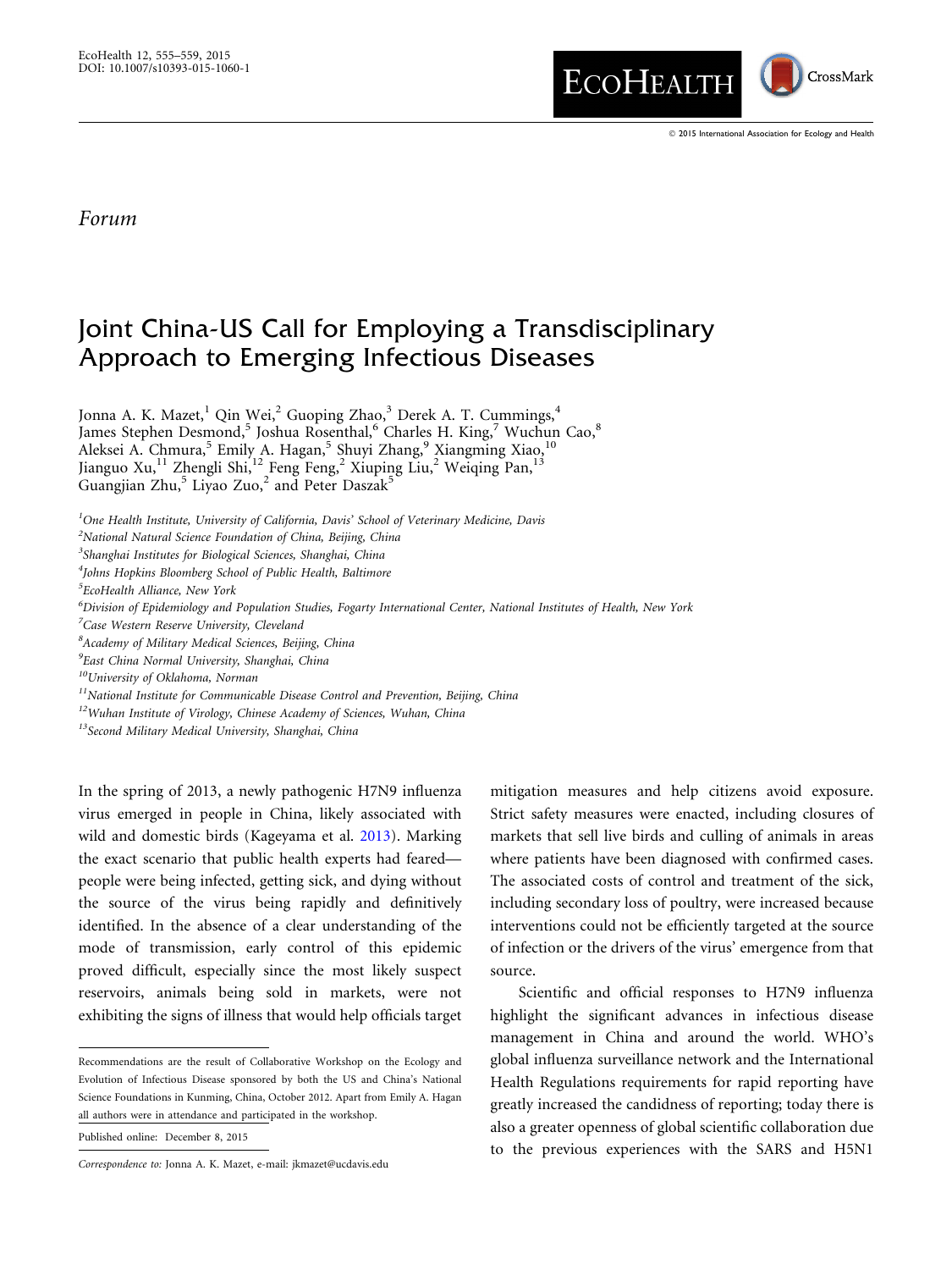epidemics. For example, genetic sequences of H7N9 virus isolates were made publically available within days of its identification, enabling teams around the world to study the virus and immediately advancing our ability to control the disease, unlike some cases of earlier decades (Osterholm and Kelley [2012\)](#page-4-0). The virus itself was also rapidly detected as a result of the vigilance in influenza surveillance. Reagents and protocols for rapid diagnosis and increased surveillance were made available through the local and international efforts, the fruit of the immense investment of many countries within this area of scientific research. H7N9 provides one example that highlights the scientific advances of recent decades and the bolstering of international collaboration when needed, yet human infection with this strain of influenza remains a problem in 2015 as we struggle to get another yet another devastating zoonotic disease, the Ebola epidemic in West Africa, under control. Unfortunately, despite intensive, high-quality research efforts by a talented cadre of scientists globally, we are still not able to predict which viruses, including specific influenza subtypes, will become pathogenic to people; which will cause new epidemics in animals; nor where and under what circumstances disease will emerge. The challenge for the global health community remains: efficient targeting of investment in science, prevention, surveillance, and preparedness for infectious diseases before or immediately upon emergence.

To further address this challenge, the National Science Foundations of both China and the United States convened a small working group of infectious disease experts with experience in the ecology of microbial pathogens and disease emergence, including Severe Acute Respiratory Syndrome (SARS), influenza, and a number of other diseases. In addition to the sponsors, the Chinese Academy of Sciences, academia in both countries, private research institutes, China Centers for Disease Control, and US National Institutes of Health were represented. The necessity of expanding collaborative, interdisciplinary work was clear. Therefore, the two countries decided to put forth this international call for multisectoral engagement that could transcend the high-quality, but largely scientifically siloed, approach to infectious diseases that has been occurring globally. China and the US have much in common and much to gain from increased collaboration in this realm, as well as the need and ability to lead the call for such a transdisciplinary global approach to EID research, surveillance, and management. This call is not altogether altruistically motivated, however, as the two are among the countries harboring the most documented influenza diversity in the world (Rejmanek et al. [2015\)](#page-4-0). In addition, both countries are leading global economies; have highly mobile populations that travel extensively for commerce and tourism; face internal disparities in access to healthcare; have had recent experiences with pandemic response; are facing a rapid growth in resources consumption; have major investments in pioneering technological advances and large scientific communities; and are investing heavily in emerging disease investigation and science.

As evidence of commitment to respond to their own call, scientists from China and the US have been publishing together at increasing rates in the last decade. The US is the second largest producer of scientific articles (26%), and China is the third (11%), with the most growth of a developing country (up from 3% in 2001 to 11% in 2011) (Board [2014\)](#page-4-0). In publications primarily authored in the US, Chinese scientists are currently the most frequent international partnering coauthors (16%)—an exceptional rise from just 5% in 2002 (Board [2014](#page-4-0)). Academically, the two countries are increasingly linked, with the number of Chinese graduate students in the US in science and engineering programs growing from 15,000 to 43,000 (1987– 2010); in 2007 alone, 4,300 doctoral degrees were awarded to Chinese nationals from universities in the US (Xie et al. [2014](#page-4-0)). Spending on research in these two countries also demonstrates the ability and desire to further scientific knowledge and focused collaboration. In 2012, the US spent 2.8% GDP (\$447 billion) on research, that same year China was not far behind, spending 1.8% GDP (\$164 billion), up from 0.7% in 1991 and with projections for impressive monetary commitments to the advancement of science (Xie et al. [2014](#page-4-0)). Evidenced by these investments, both US and China have pledged to advance research and have shown impressive growth in international collaborations; thus, it is critical that they continue to set an example for transdisciplinary, global collaboration in a directed and focused manner—achieving what neither could do without the other, while promoting similar efforts across the scientific community.

Active economies with domestic agricultural intensification, like the US and China, are especially challenged by EIDs, as their continued growth and development facilitates new and dynamic ecological circumstances in which potential pathogens can readily emerge or evolve (Collins [2001](#page-4-0)). In both countries, vast areas have been deforested for lumber production and to clear land for other uses, including agriculture and urbanization. This type of habitat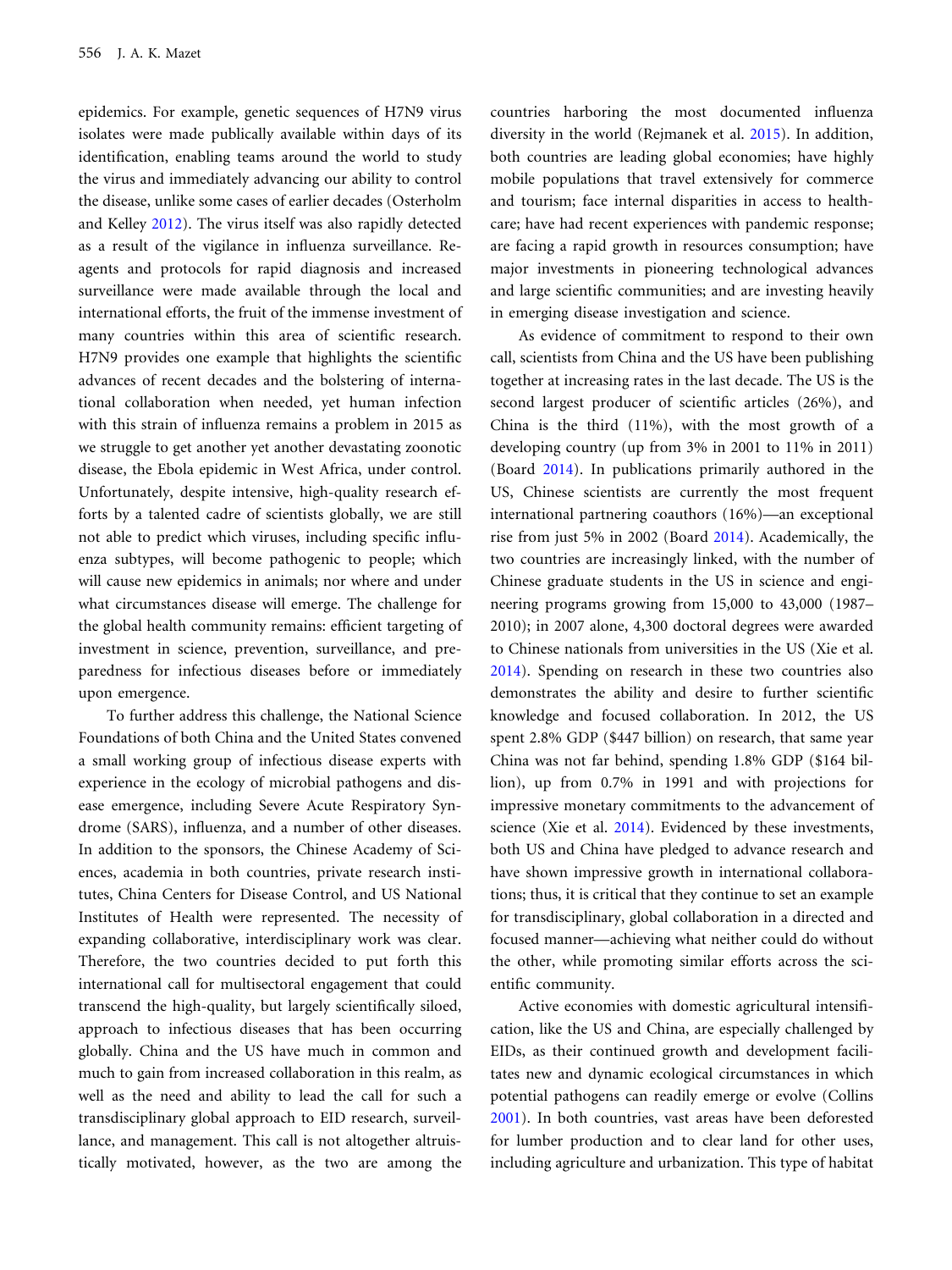change results in a rapid and dramatic loss of biodiversity and may facilitate the increase in numbers of just a few adaptable species of plants and animals (Foley et al. [2005\)](#page-4-0). It also increases the likelihood of people coming into contact with those species, as well as changing the ways in which they encounter each other (Murray and Daszak [2013](#page-4-0)). This process has been recognized as means to alter the ecological balance between pathogens and their hosts and has provided access to new hosts for pathogen spillover (Keesing et al. [2006](#page-4-0)).

Despite the need for such environmental modification to support growing populations and economies, the maintenance of biological diversity is increasingly demanded by the citizens of both developed and developing countries, who recognize the numerous services and benefits to quality of life that are provided through such diversity—including increasing productivity of agricultural land, resilience against adverse natural and anthropogenic events, increased capacity to provide fuel and fiber, benefits to people's welfare, and in many cases direct improvements to health outcomes (Patz et al. [2004\)](#page-4-0). Therefore, in China and the US, many degraded ecosystems are being rapidly altered for a second time, in a greening effort, to remediate previous environmental damage and protect or repair loss of biodiversity. These efforts are important for many reasons. However, as habitat recovery is most often primarily designed for vertebrate suitability, very little attention is paid to the considerations of microbial colonization or potential overgrowth of invertebrate vectors that can contribute to the transmission and spread of diseases.

For example, echinococcosis, one of the most important parasitic helminth diseases of poor people worldwide, may be re-emerging in areas of Northwest China after a cycle of 30 years of land clearing and agricultural intensification. This increase may be associated with a recent ban on sheep grazing to help remediate soil erosion and the near-complete loss of natural vegetation (Yang et al. [2012\)](#page-4-0). The recent environmental efforts also include bans on rodenticides, allowing the re-colonization of rodent intermediate hosts and their predators that serve as definitive hosts of the parasite. The resulting "recovering" environment is therefore also conducive for increased transmission of the pathogen to hosts, including humans; an unintended consequence of greening this agriculturally intensified area. Similar examples of increased pathogen prevalence and disease transmission with land use and host diversity changes have been documented, especially for malaria (Patz et al. [2004](#page-4-0)) and Lyme disease (Levi et al. [2012\)](#page-4-0). These

situations illustrate that we must take care to use a holistic or One Health approach to environmental conversion for both increased economic development and restoration that we must remember that the health of people, animals, and the environment are inextricably linked. In addition, we must track and address the unintended influence on disease transmission and pathogen ecology of both economic development and environmental improvements.

The coauthors met in China to discuss the ecology and evolution of infectious disease and the steps that must be considered as priorities to promote the health of the planet. As a result of the increase in successful scientific collaboration, the working group agreed that China and the US are well positioned to lead a call for ambitious and scientifically sophisticated program of work that yields relevant, highquality science, and sets examples for best practices around the world, through a collaborative and open communication framework.

A general consensus was reached among experts at the workshop that, although some aspects of infectious disease transmission and emergence are being productively addressed by the current global health community, increasingly collaborative, transdisciplinary attention is needed for the development of a detailed understanding of the drivers of disease emergence (Jones et al. [2008](#page-4-0)) and their implications and associated recommendations for infectious disease control. Those drivers identified by the group of most immediate need for increased effort were

• Landscape Change

As illustrated above, both agricultural and landscape intensification and remediation can have unintended disease consequences. Serious health consequences also result from impaired water safety and security due to water impoundment for irrigated agriculture, hydroelectricity generation, and shared sources for consumption by both animals and humans. Similarly, urbanization and downstream greening create new environments for pathogen transmission and evolution, often in situations with high concentrations of susceptible populations (Li et al. [2012\)](#page-4-0).

• Migration, Transportation, and Trade

Risk are heightened as rural to urban migration brings a constant stream of new organisms to human- and pestintensified areas. International migration for employment opportunities may also bring the urban poor into circumstances ripe for pathogen transmission (Liu et al. [2013\)](#page-4-0). Increasing trade and novel business ventures have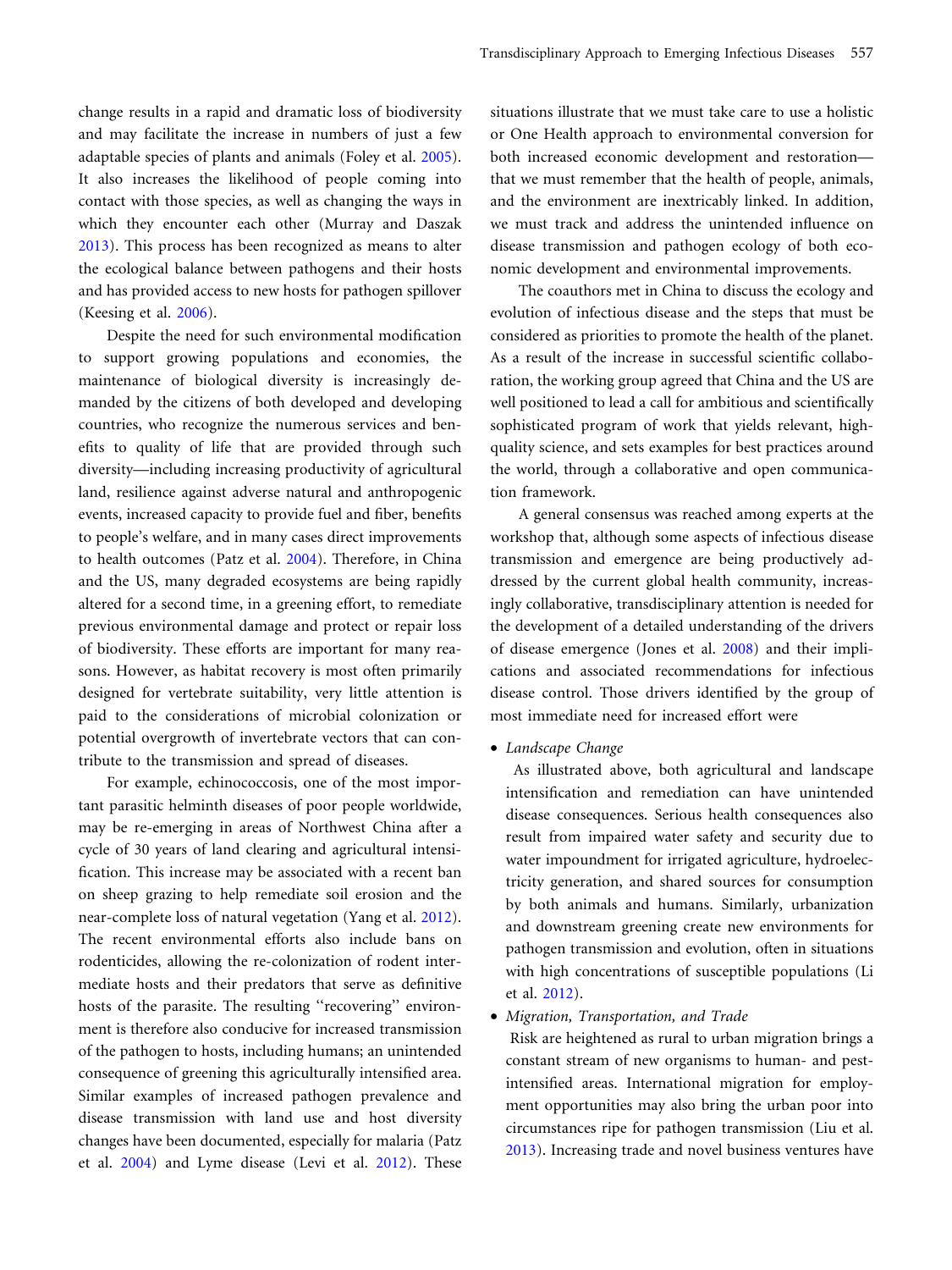led some looking for employment to cross country borders, exposing them to biological, social, and healthcare environments that are unfamiliar and greatly increasing susceptible workers' chances of acquiring new infections through contact with wildlife, domestic animals, food, or human sources of diseases. As they are returning home, to a population naïve to the pathogen, there are increased opportunities that could facilitate virus transmission or even trigger the beginning of the next pandemic.

• Economic Development and Food Preferences

As economies improve, the demand for animal-based protein increases (Bellaver and Bellaver [1999\)](#page-4-0). This demand facilitates livestock market chains from rural to urban areas, as well as increases the transport of wildlife and their flora to cities. As people become more affluent, their desire for traditional foods rarely decreases; instead there is an increase in their ability to purchase these items at higher prices and frequency. The resulting growing wildlife market chain is also often clandestine, and therefore suffers from poor biosecurity. The best recent example of disease emergence from the rural to urban wildlife market chain comes from the SARS pandemic, which not only resulted in loss of life, but had a devastating effect on the Chinese and Hong Kong economies (Keogh-Brown and Smith [2008\)](#page-4-0).

• Climate Variability and Change

The potential increase in range and spread of pathogens with climatic change and variation must be better examined. Recent examples of pathogens emerging in new areas of the globe, driven by changes in wildlife host migration patterns, illustrate that environmental drivers of pathogen spread need to be included in the holistic development of disease mitigation interventions (Altizer et al. [2013;](#page-4-0) Goldstein et al. [2009](#page-4-0)). Finally, land degradation and rural poverty combined with changes in water availability from climate variability are driving migration (Sjogersten et al. [2013\)](#page-4-0); these factors combined are influencing pathogen dynamics and must be considered for increased intellectual and financial investment in order to predict and prevent disease emergence and protect local and global health.

Research disciplines inherently work according to long-standing cultures, and their historical development is reflected in the fruit of their collaborations. For example, 56% of astronomy articles have international representation among coauthors, while chemistry, social sciences, and

other life sciences stand at only 17–21%. Thus, some fields need a concerted effort to encourage international collaboration (Board [2014\)](#page-4-0). In addition, group efforts involving multiple disciplines facilitate outcomes that transcend what can be accomplished in isolation and are increasingly needed to approach complex global health problems. We, therefore, issue a call for the US and China to lead efforts to improve the global environment for collaborative, transdisciplinary infectious disease research using a One Health approach. To successfully achieve useful outcomes, we need to have substantial advances in three areas: (1) transdisciplinary research with a One Health focus, most crucially the fields of micro and molecular biology, medicine, veterinary medicine, epidemiology, ecology, economics, engineering, genetics, mathematics, policy, systems analysis, and agricultural and environmental sciences; (2) integration of technology for data collection, analysis, and communication, including information technology and geospatial technologies; and (3) broader participation of scientists and motivated citizens for data collection and evaluation, individual-based decision making, and human behavioral change. We hope to see collaboration among all relevant disciplines to holistically assess the drivers of infectious disease emergence that are key to global health and economic security. The World Bank estimates that economic losses from fatal animal-origin infectious diseases between 1997 and 2009 totaled at least US\$80 billion and that, had a severe influenza pandemic emerged, the costs could have approached US\$3 trillion. Costs for the 2015 West Africa Ebola epidemic are still rising and estimated to reach more than \$32 billion for just the one outbreak (World Bank). Further, they estimate that, in addition to millions of lives, \$6.7 billion per year could be saved globally by preventing emerging disease outbreaks (Bank [2012\)](#page-4-0). To be most efficient and successful, a joint China-US led effort should focus on socio-ecological systems changes facilitating and forcing pathogen evolution and emergence, rather than on specific infectious agents or geopolitical regions. Significant multi-lateral investment in pathogen discovery and characterization, agent-host dynamics, multi-organismal diagnostic technologies, and mathematical forecasting for risk identification and disease prevention and control are specifically encouraged.

In addition to Ebola, since 2013 the world has seen MERS (Middle Eastern Respiratory Syndrome) spillover into the human population and increasing and spreading cases of HPAI H5N2 in birds globally. H7N9 illustrated the necessity